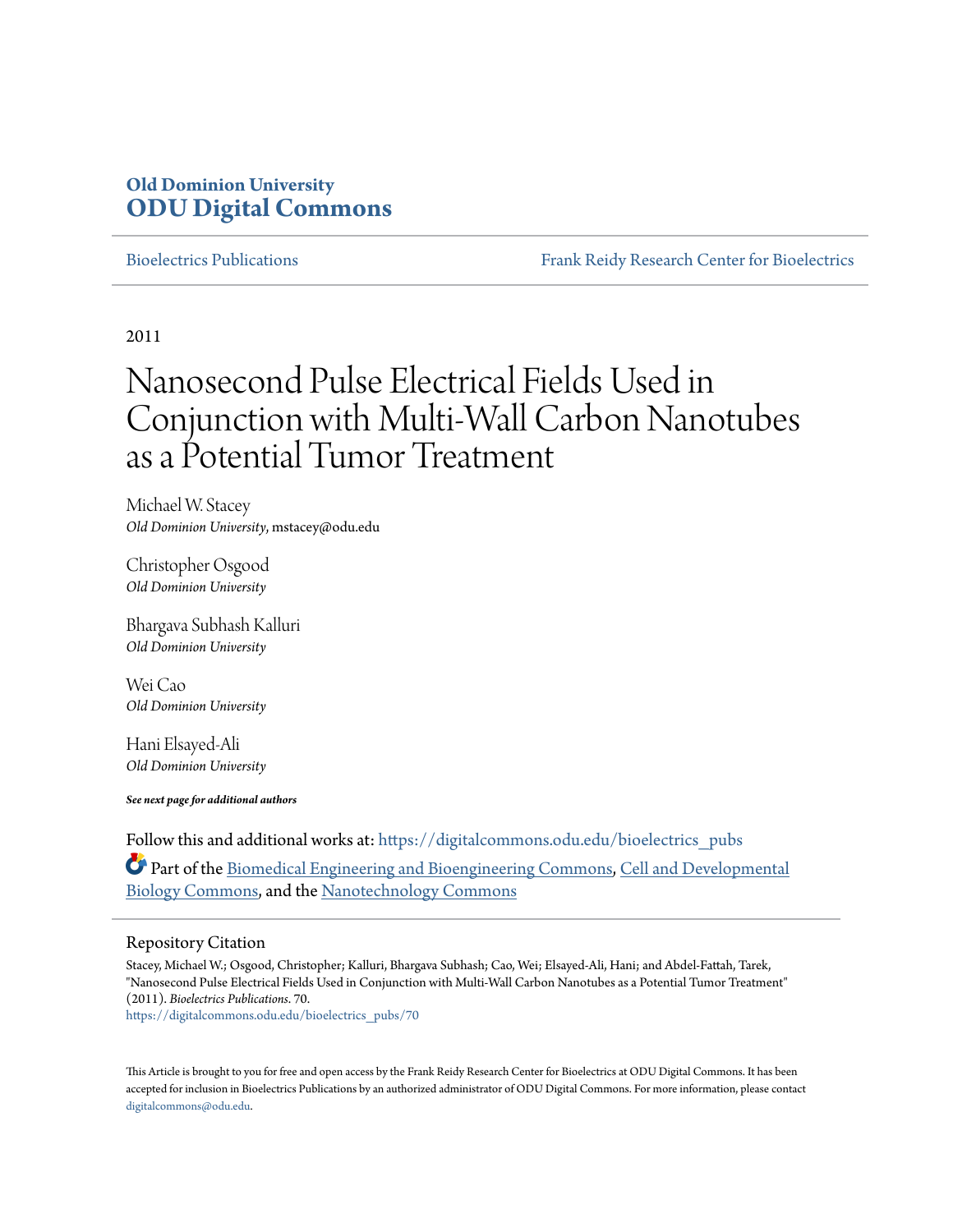#### **Authors**

Michael W. Stacey, Christopher Osgood, Bhargava Subhash Kalluri, Wei Cao, Hani Elsayed-Ali, and Tarek Abdel-Fattah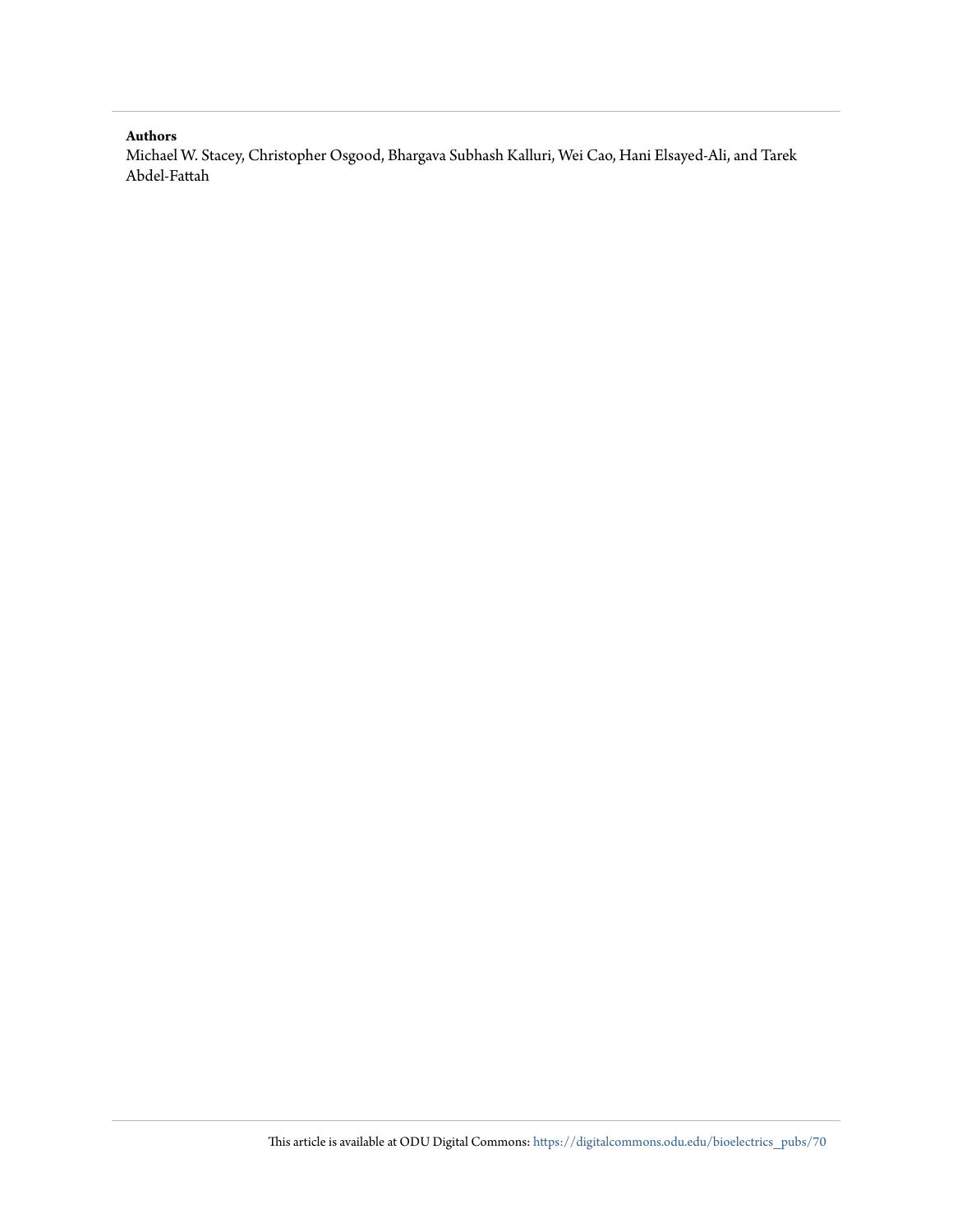**Nanosecond pulse electrical fields used in conjunction with multi-wall carbon nanotubes (MWCNTs) as a potential tumor treatment.**

Michael Stacey<sup>1</sup> , Christopher Osgood<sup>1</sup>, Bhargava Subhash Kalluri<sup>1</sup>, Wei Cao<sup>2</sup>, Hani Elsayed-Ali<sup>2</sup> and Tarek Abdel-Fattah<sup>3,4</sup>

> *<sup>1</sup> Frank Reidy Research Center for Bioelectrics, Old Dominion University, 4211 Monarch Way, Norfolk, VA 23508 USA*

*2 Applied Research Center and Department of Electrical and Computer Engineering, Old Dominion University, Norfolk, VA 23529 USA* 

*<sup>3</sup> Applied Research Center and Department of Biology, Chemistry and Environmental Science, Christopher Newport University, Newport News, VA 23606 USA*

*<sup>4</sup>*Corresponding Author: fattah@cnu.edu

# **Abstract**

The objectives of this article were to fabricate pure samples of multi-walled carbon nanotubes (MWCNTs) and to determine their toxicity in tumor cell lines. MWCNTs were dispersed in a concentration of the surfactant T80 that was minimally toxic. Cell-type variation in toxicity to MWCNTs was observed but was not significantly different to unexposed controls. Additionally, we investigated increased cell killing of the pancreatic cancer cell line PANC1 when exposed to ultrashort (nanosecond) pulsed electrical fields (nsPEF) in the presence of MWCNTs as a potential form of cancer therapy. We hypothesized that the unique electronic properties of MWCNTs disrupt cell function, leading to cell death, when cells are exposed to nsPEF. We observed a 2.3-fold reduction in cell survival in cells pulsed in the presence of MWCNTs compared to pulsed controls. This study demonstrates that ultrashort pulse electrical field applications have enhanced killing effects when cells are previously grown in the presence of MWCNTs, suggesting that the electrical properties of MWCNTs play a vital role in this process and is suggestive of a synergistic interaction between these nanomaterials and electrical fields.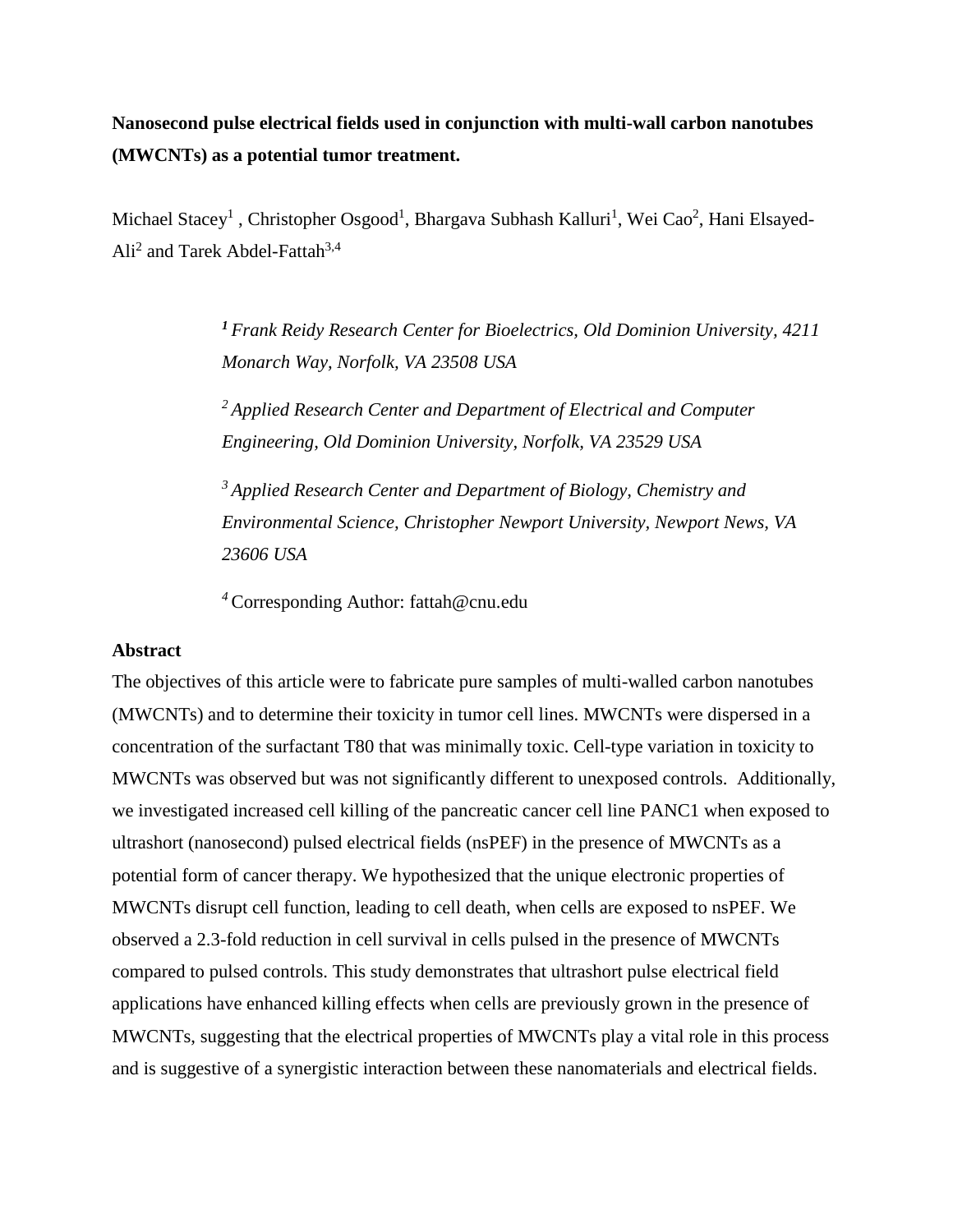#### **1. Introduction**

Carbon nanotubes (CNTs) are a novel carbon allotrope that possesses structural and electronic properties that are unique from other carbon allotropes, such as graphite, fullerene, and diamond [1]. Based on their unique electronic, mechanical and chemical properties, nanotubes have been used in many applications, such as advanced scanning probes [2], electron field emission sources [3] , hydrogen storage materials [4], and building blocks of molecular electronics [5,6]. CNTs have highly  $\pi$ -conjunctive and hydrophobic sidewalls consisting of sp2 carbons [7], which enable them to interact with the biological structures within the cell level [8]. As a result, CNTs have been used in many biochemical applications, such as enzymatic films [9], nanostructured medical devices, such as tissue-engineered scaffolds [8] and constructs for intracellular drug/gene delivery [10,11]. CNTs that come into contact with bacterial cells also induce damage at the plasma membrane [12].

The use of electrical fields in biology has yielded knowledge on the responses of cellular components to electrical fields that are dependent upon the length of exposure and electrical field intensity. Electroporation is perhaps one of the best recognized cellular responses to electrical fields, where electrical applications in the order of millisecond to microsecond and electrical field intensities in the order of 1 kV/cm induce pore formation in the outer cell membrane, allowing for the transit of xenomolecules into the cell [13]. We have recently begun characterizing the biological effects of ultrashort (nanosecond), pulsed electrical fields (nsPEF) on human cells. nsPEF utilizes pulses in the order of 10-300 ns with rapid rise times and electrical field strengths up to 350 kV/cm. As the pulse duration shortens, there is a lower incidence of electrical field interactions that modify the outer plasma membrane and a higher incidence of electrical field interactions that modify intracellular structures [14,15]; and because the pulse duration is short, there are no significant thermal effects. With pulses that have sharp rise times, and durations that are short compared to the charging time of the cell membrane, the field penetrates throughout the cell, charging internal structures, creating distinct intra-cellular effects (Figure 1).

The recent applications of nsPEFs to human cell lines are increasing our knowledge of the biological effects of exposed cells and include the induction of apoptosis [16], the breakdown of lysosome membranes [17] and calcium bursts [18,19]. Cell-type specific differences in nsPEF exposed cells have been observed and include differences in cell survival, DNA damage, and cell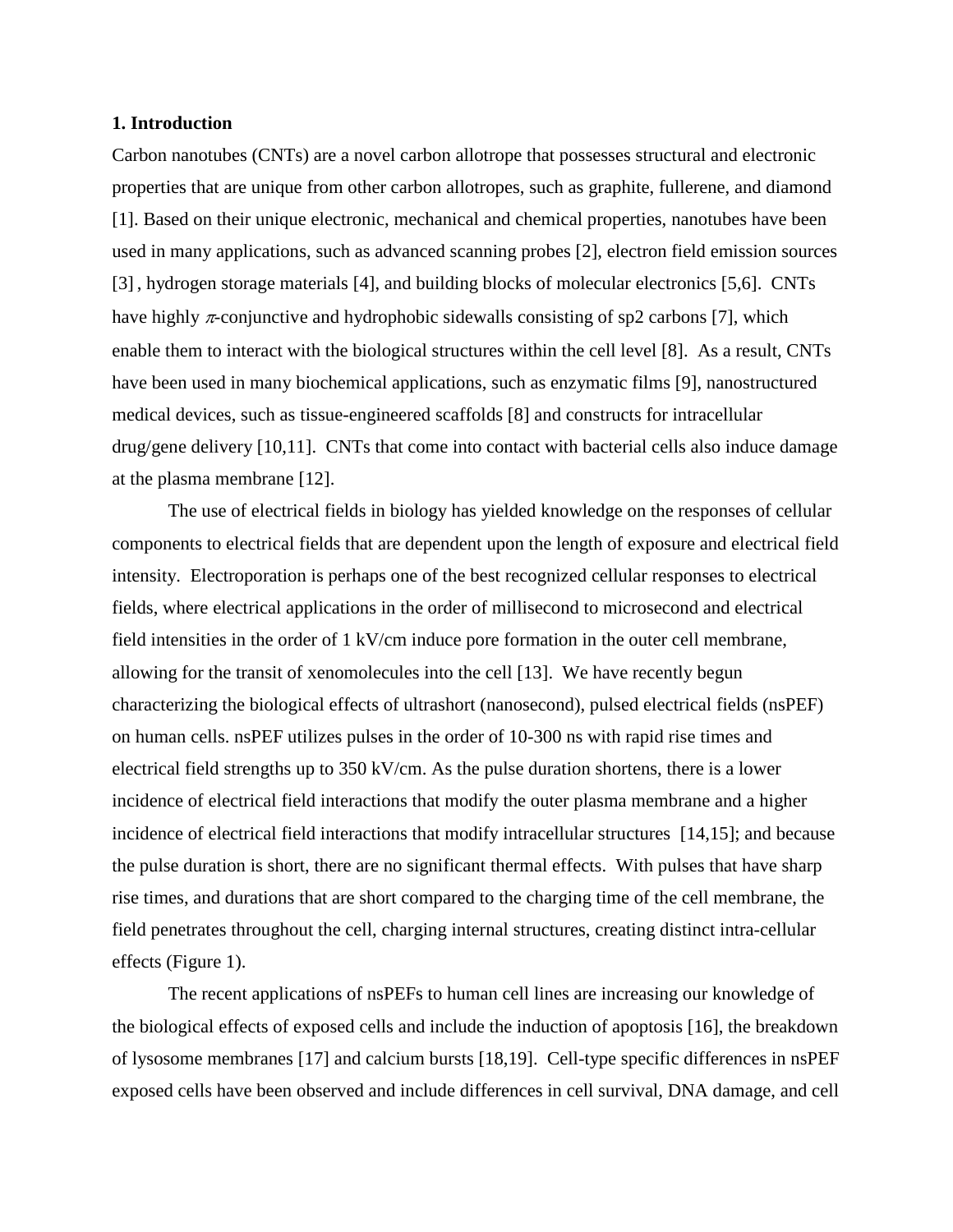cycle parameters [20] as well as membrane potential [21] and mitochondria-mediated induction of caspase activation [16]. Cell-type specific responses to nsPEFs are well documented but not fully understood.

The unique structural and electronic properties of multi-walled carbon nanotubes (MWCNTs), due to their large length-to-diameter ratio and a good conductivity, make it possible to form a three-dimensional conducting matrix within or adjacent to cancer cells that allow electrical conductance, possibly disrupting cell function leading to cell death. Targeting MWCNTs specifically to cancer cells and exposing the cells to high intensity electrical fields offer a potential novel form of cancer treatment. In this study, we correlate the survivability after treating three cancer cell lines with MWCNTs along with application of pulsed electrical fields. Our objectives are 1) fabricate a pure sample of MWCNTs and to use these to 2) determine their toxicity in three different tumor cell lines. As a means of utilizing the electrical properties of MWCNTs, we present preliminary data investigating the effects of pulsed electrical fields on cell survival when exposed in the presence of MWCNTs.

#### **2. Materials and Methods**

#### *MWCNTs fabrication*

The catalytic decomposition of methane on iron-based catalysts was used for the MWCNTs growth [22]. The reaction took place in a quartz tube. Under an argon flow, the furnace was heated to the reaction temperature of 950 °C. In the step of catalyst reduction (10 min.), argon was replaced by hydrogen (1000 cm<sup>3</sup>/min.). In the growth process, methane replaced the hydrogen flow. The reactor was then cooled to ambient temperature under argon flow. The MWCNTs were purified by refluxing the MWCNTs in 2.0 M nitric acid for 5 h, followed by centrifugation, filtration, and drying under vacuum at 100°C. The MWCNTs were dispersed in ethanol for preparing specimens suitable for TEM observation. The TEM specimens were prepared by drying droplets of the MWCNT dispersion on carbon-coated Cu grids. The high resolution transmission electron microscopy (HRTEM) characterization was then carried out on a JEM-2100F (JEOL, Japan) microscope at 200 kV. Powdered MWCNTs were suspended in Millipore water containing 0.002% polyoxyethylene sorbitan monooleate (Tween 80 Sigma P4780) surfactant to a final concentration of 250  $\mu$ g/ml [23]. The CNT dispersion was sonicated for 2x15mins in a L&R Ultrasonics PC3 water bath sonicator and left overnight at room temperature. Agglomerates were pelleted by centrifugation at 3,000 rpm for 5 min. (Eppendorf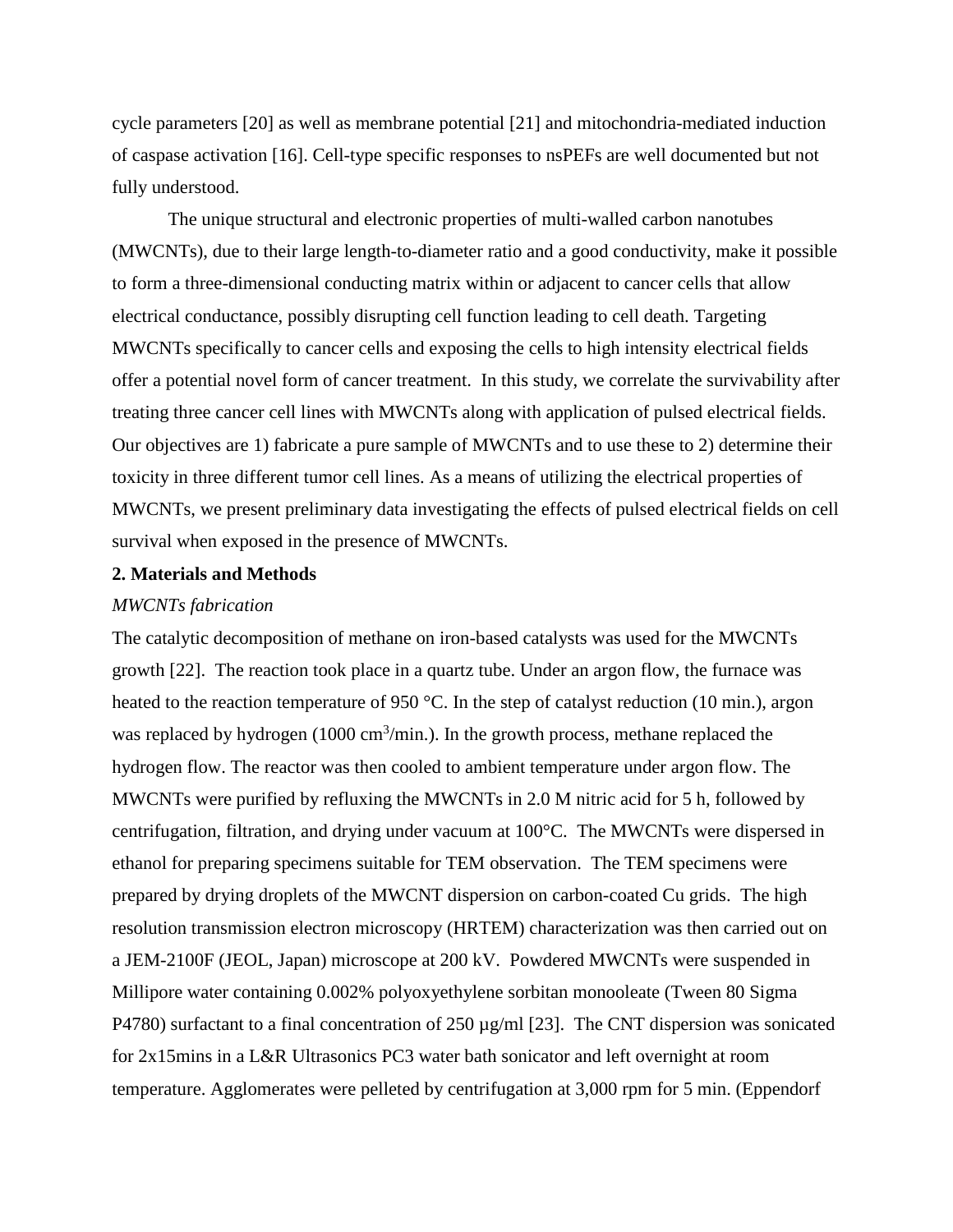5810R) and the supernatant gently removed and sonicated further for 2x15 min. The solution was centrifuged at 10,000 rpm on a desktop ultracentrifuge and the CNT suspension removed for experiments. The purity of the MWCNT fabrication was determined by high resolution transmission electron microscopy (TEM) and by energy dispersive spectroscopy (EDS) using an Oxford INCAx-sight EDS detector (Concord, MA) attached to the HRTEM. Thermogravimetric analysis (TGA) was conducted using a TA instruments Q500 thermogravimetric balance, working in high-resolution dynamic mode in the temperature range from 25 to 800 °C. In the TGA experiment, the sample was maintained in a flow of dry air at 60 sccm.

#### *Cell culture*

The human pancreatic cancer cell line PANC1, the human uterine carcinoma line HeLa, and a mouse melanoma cell line B16 were grown in DMEM growth medium supplemented with 10% fetal bovine serum, 2mM L-Glutamine, and 1% penicillin and streptomycin. Cell cultures were grown at  $37^{\circ}$ C in a humidified incubator with  $5\%$  CO<sub>2</sub> atmosphere.

*Determination of toxicity of the surfactant T80*

Concentrations of T80 from 0.002%-1% were made in growth medium and cells incubated for 72 hours in a 96 well plate. Cell viability was measured by the MTT assay following the manufacturer's guidelines (Roche Applied Science, Mannheim, Germany).

### *Determination of toxicity of MWCNTs*

When cultures were approximately 75% confluent, cells were removed by trypsinization and 10<sup>5</sup> cells per 5ml were seeded into tissue culture wells. 500 µl of growth medium was added to control flasks, 500µl of Tween 80 surfactant (0.002%) added to a second control flask and 500µl of prepared MWCNTs (approximately 23µg/ml final concentration) added to the final flask and the cells incubated for 48 hours. All cells were used between passages 4-8.

The rate of growth of cells can be determined by measuring increased cell number per unit time of a given cell population, which is determined by the length of time of the cell cycle [24]. When a cell population is exposed to potentially harmful reagents, the length of the cell cycle increases as cells respond to and repair induced damage, resulting in a relative decrease in cell number per unit time compared to untreated controls. To determine growth characteristics of cells exposed to MWCNTs, and hence the potentially harmful effects of MWCNTs, changes in relative cell number per unit time were determined for each cell line and compared to unexposed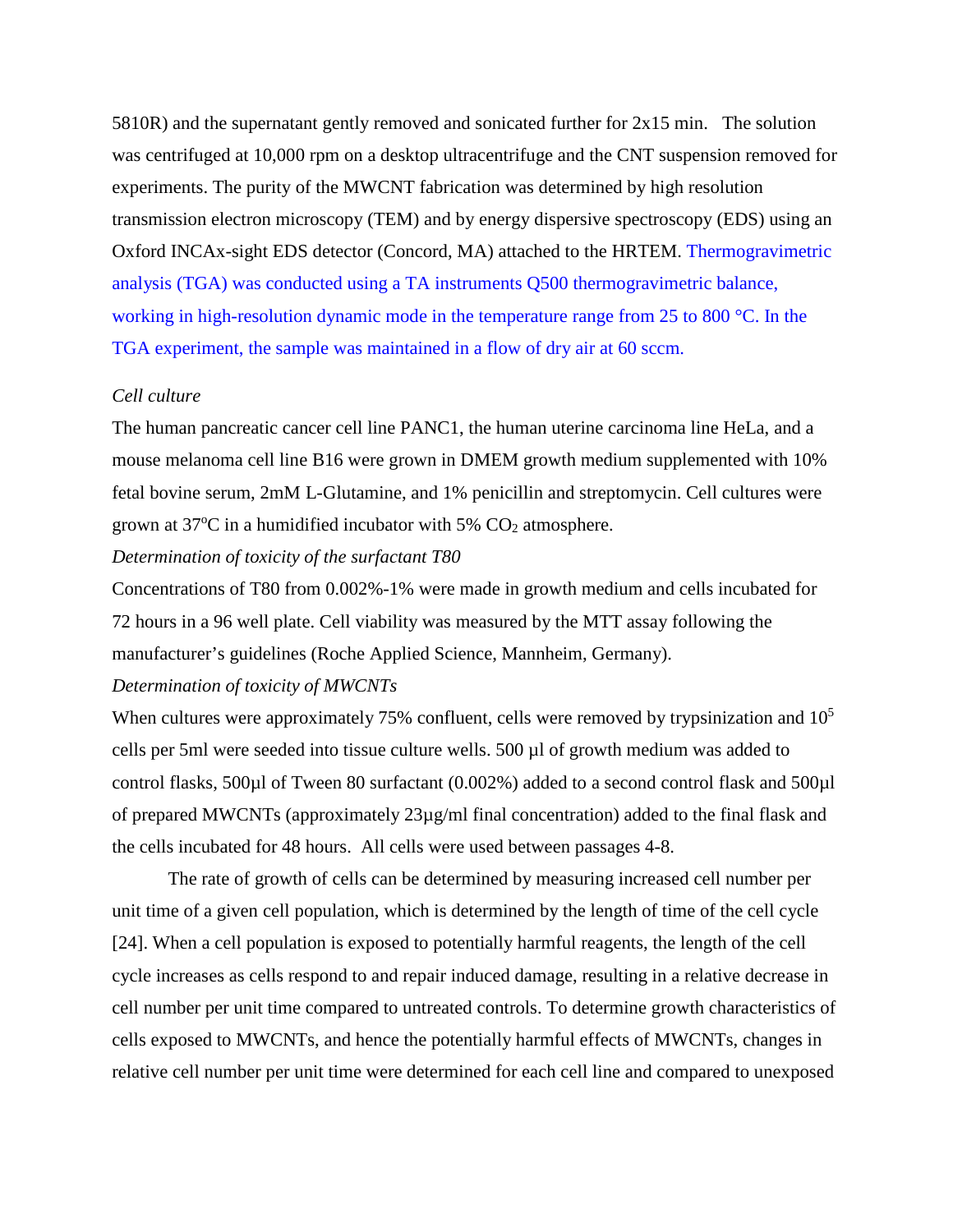controls. Changes in cell numbers were determined from  $ln(N/N<sub>O</sub>)/t$  where No = initial cell number,  $N =$  final cell number, and  $t =$  time in hours between No and N. *Cell viability of PANC1 cells when exposed to nsPEF*

To determine the viability of PANC1 cells exposed to nsPEF in the presence of MWCNTs, cells were pretreated with MWNT/T80, and then exposed to nsPEFs. nsPEF applications are known to penetrate and affect internal cellular structures [25]; and due to their electrical properties, the presence of MWCNTs may enhance the killing effects of such pulses. Cells were removed from tissue culture flasks by trypsinization and their concentration adjusted to  $10^6$ /ml. 140 µl (1.4x10<sup>5</sup> cells) were loaded into a 1 mm width electroporation cuvette (BioRad, CA USA ) and placed in a 300 ns pulsed electrical field applicator as described previously [20]. Eight pulses were applied at a repetition rate of ~1 Hz and the electrical field produced in the electroporation cuvette was approximately 50kV/cm/pulse. Trypan blue is a vital dye that stains dead cells blue while leaving live cells clear. Following treatment, cells were mixed with an equal volume of trypan blue and 10  $\mu$ l loaded onto a hemacytometer and the number of live (unstained) and dead (stained) cells counted. Cell viability is determined as the number of live cells/total cell number x100%.

#### *Statistical analysis*

Statistical significance was determined by Student's t-test, with values of  $p<0.05$ considered significant.

# **3. Results and Discussion**

#### *Purity of MWCNTs*

We initially examined the purity of fabricated MWCNTs by energy dispersive spectroscopy (EDS) connected to a transmission electron microscope (TEM). The EDS spectra acquired from bundled MWCNTs and an opening area on the TEM grid are shown in (Figure 2.). The results indicate pure carbon nanotubes with no contamination on the surfaces (the Cu peak is from the supporting grid and specimen holder). From the TEM analysis and the corresponding EDS, a non-uniformly distributed small amount of Ni and Fe (in the form of nanoparticles embedded in a very small fraction of the MWCNTs, most likely from the fabrication process) were detected. The average weight percentages of all contaminants were less than 1%. Also, TGA analysis was used to investigate the purity of *MWCNTs*. In the TGA experiment, all the carbon is assumed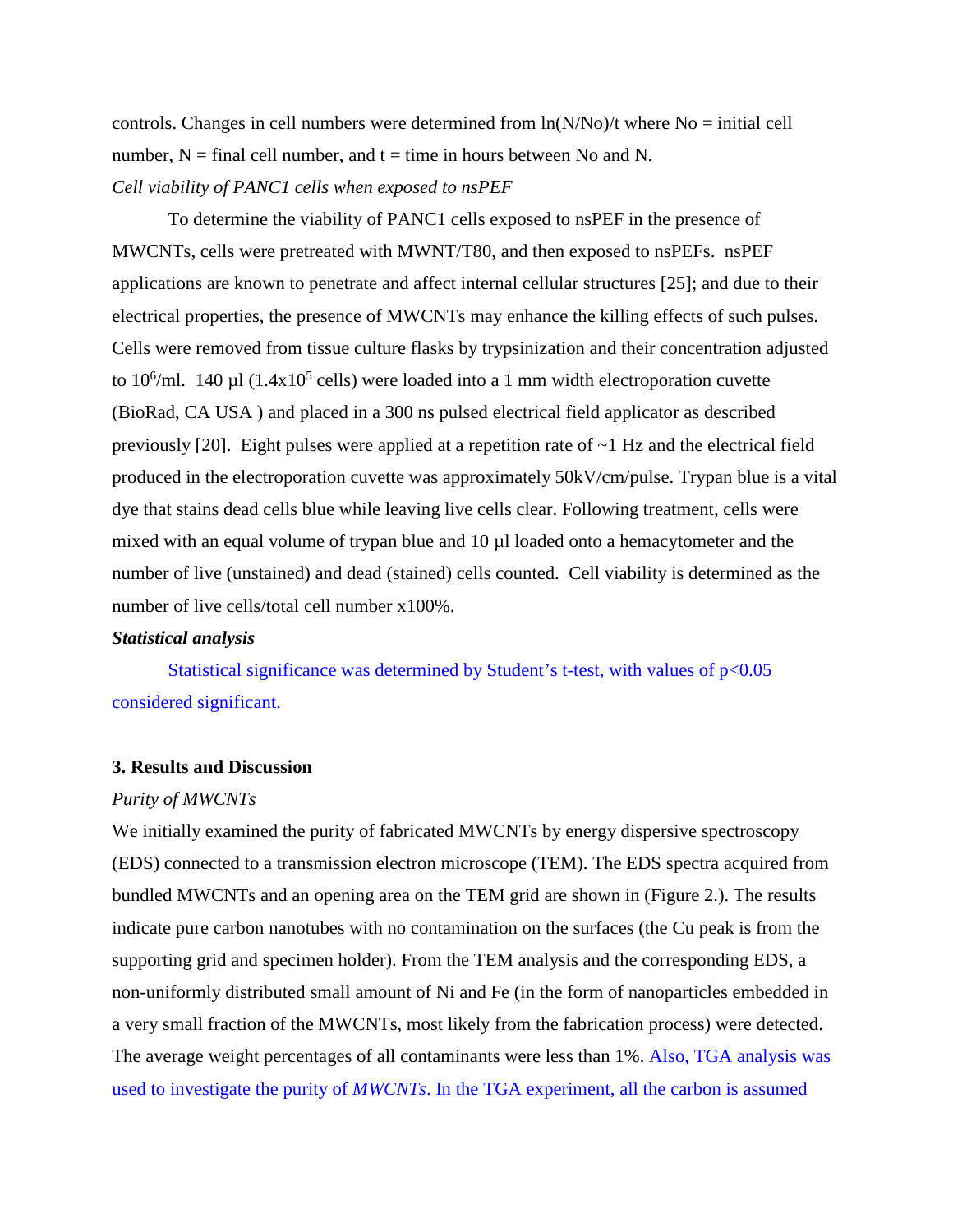converted to CO/CO2, and any metal present is converted to an oxide. With increasing *T*, carbon is converted to CO/CO2 and *m*ass or *mass* % (*m*) decreases, Figure 3a. Characteristic combustion temperatures of various carbon phases in the soot, e.g., amorphous carbon, CNT, can be identified by the peak positions in the *derivative* data (DTG), i.e., -d*m*/d*T* vs *T* data, Figure 3b. The positions of the resultant peaks can be affected by the amount of residual catalyst in the sample and the carbon allotropy (amorphous and/or nanotubes) [26-29]. Increasing metal catalysts residue tends to shift the DTG peaks to lower temperature, i.e., the growth catalyst also acts as an oxidation catalyst and lowers the combustion temperature. The reported oxidation temperature of the amorphous carbon is about 350 °C and for carbon nanotubes is about 480 °C in the presence of residual catalysts [26-29]. Figure 3 shows the TGA and DTGA results of the *MWCNTs* used in this study. The single DTG peak at 480 °C, Figure 3b, indicates one type of carbon present in the sample which is related to carbon nanotubes i.e. free from amorphous carbon. The average weight percentages of the residuals, Figure 3a, were less than 2%.

#### *Toxicity of the surfactant T80*

T80 is an effective surfactant that has been used as an emulsifier and dispersing agent for medications, however, concentrations of between 1% and 5% have been shown to cause abnormal reproductive development when injected into rats [30]. Due to potential adverse sideeffects, the toxicity of T80 used must be considered for the dispersion of MWCNTs. To determine a concentration of T80 that would be minimally toxic, we grew PANC1 cells in the presence of various concentrations of T80. Figure 4 shows that concentrations >0.2% show decreased viability. Based on these observations, we performed experiments in 0.002% T80. *Toxicity of MWCNTs*

Fabricated MWCNT preparations yielded a pure sample, indicating that our observations are unlikely to be due to contaminants. We exposed exponentially growing cells to  $\sim 23\mu g/ml$ MWCNT for 48 hours and measured relative changes in cell numbers in exposed versus unexposed controls. All three cell lines exposed to MWCNTs showed a deviation of recorded cell numbers compared to controls (-8.7%, -36.9% and +25.0% for B16, PANC1 and HeLa cells, respectively. Table 1); however, none of the differences were statistically significant between control and MWCNT exposed cells. This suggests that MWCNTs do not appear to disrupt the ability of the cells to progress through the cell cycle and are, therefore, not toxic under these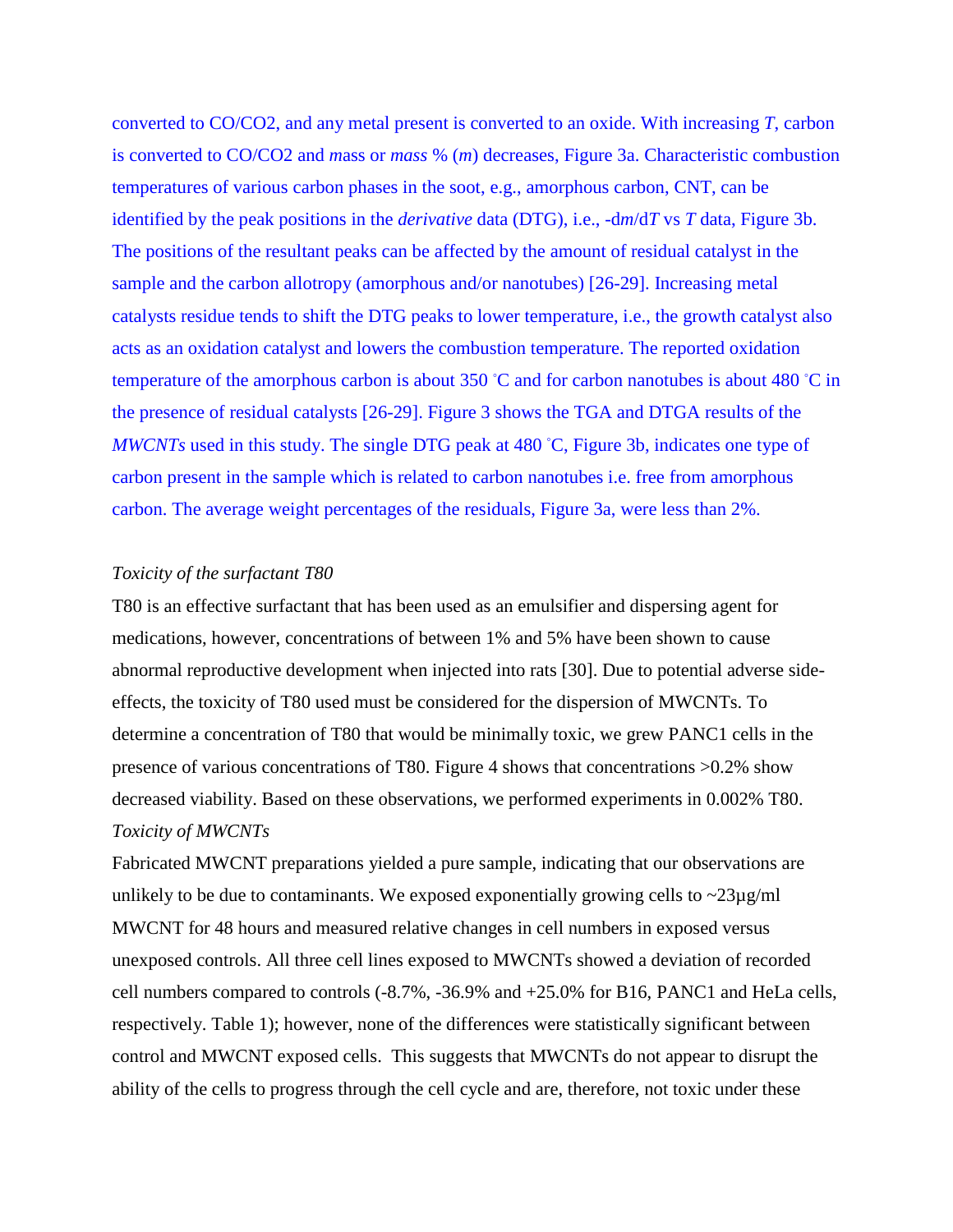conditions. There was no significant difference between controls and surfactant exposed cells, suggesting that the surfactant was not influencing observed changes in MWCNT exposed cells. There was a significant difference between cell lines in response to MWCNT exposure. PANC1  $(-36.9\%)$  and HeLa  $(+25.0\%)$  cells were significantly different from each other ( $p = 0.023$ ). There was no significant difference between B16 and PANC1 or HeLa cells. PANC1 cells appeared to be more sensitive to MWCNTs than HeLa or B16 cells. These cell lines are all derived from very different cancer types, and the pancreatic cancer line PANC1 may have properties that make it intrinsically more sensitive to MWCNTs. The MWCNT may be packaged intracellularly in PANC1 cells such that the ability to grow and proliferate is diminished. Alternatively, the inhibitory effects may be affected by MWCNTs that are external to the cells.

#### *Cell viability of PANC1 cells when exposed to nsPEF*

The current-carrying capacity of carbon nanotubes has been reported to be 1,000 times higher than copper wires [31]. CNT dispersions exposed to an electrical field have 100 fold or more decrease in their electrical resistivity, even at concentrations of 0.005wt% [32]. The electrical field distribution of both conventional electrochemotherapy and nsPEF applications to solid tumors is dependent upon the size and the histology of the tumor. Solid tumors are very heterogeneous, from tumor type to tumor type, and from individual to individual. This heterogeneity makes it difficult to predict how an electrical field application will pass through the tumor [33, 34]; therefore, the expected biological effects may be extremely variable. The use of CNTs to distribute electrical fields has promising potential [35]; and although MacDonald 2008 [31] has shown that electrical conductivity in fibroblast seeded hydrogels are markedly increased, there is no information relating to increased conductivity in tumor models. To determine that cells exposed to nsPEF in the presence of MWCNTs have increased capacity to eliminate cancer cells, experiments were performed exposing PANC1 cells grown in the presence of MWCNT to eight 50 kV/cm pulses of 300 ns duration. 140µl of sample was loaded into a cuvette with two parallel plate electrodes with an electrode area large compared to the distance between electrodes (1mm). Energy density was  $75.4$  J/cm<sup>3</sup> per pulse. (Detailed in [25]) Cell viability, as measured by trypan blue uptake, was normalized against unexposed cells (Figure 5).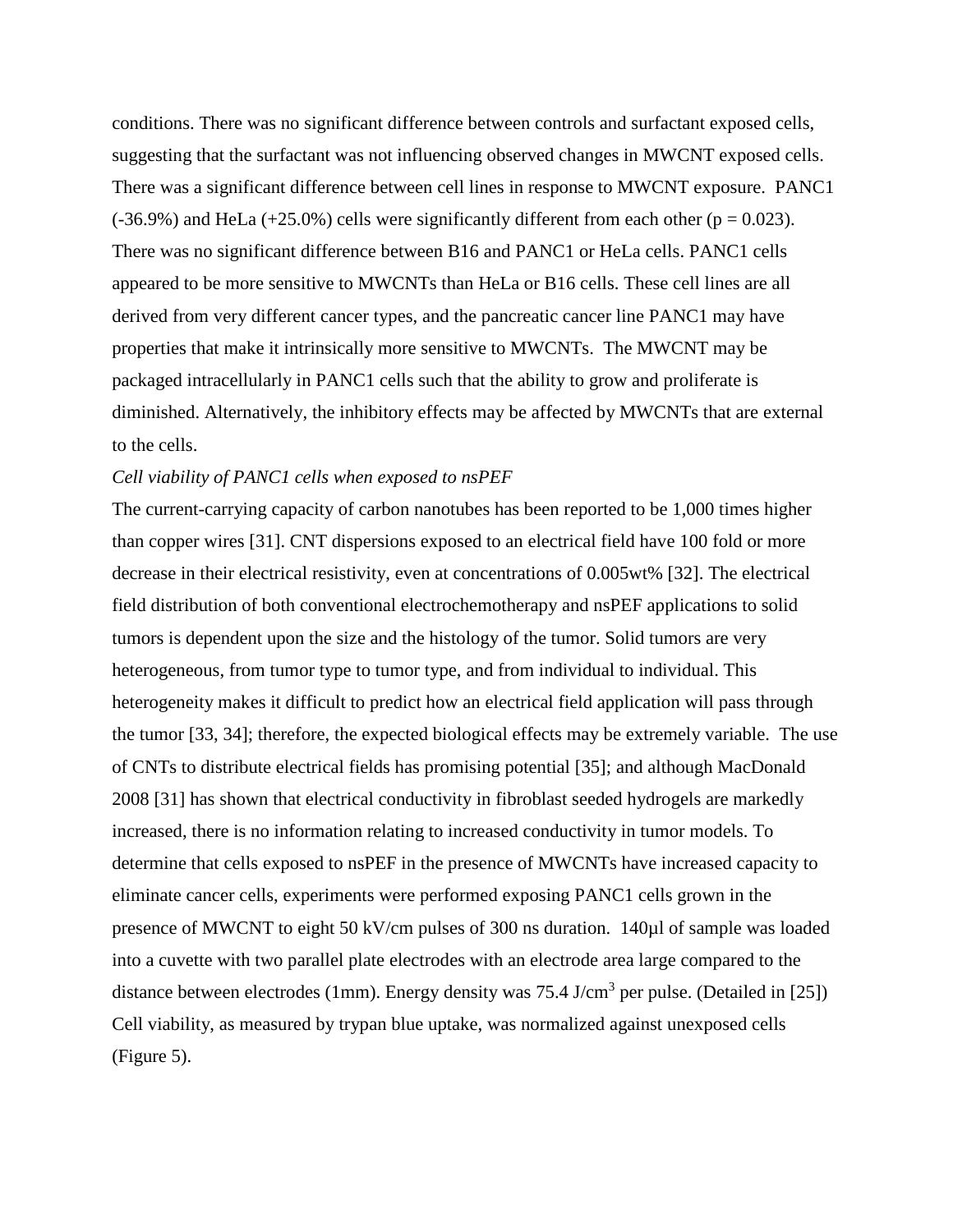Cells grown in the presence of T80 and MWCNTs showed viabilities of 94.6+/- 3.5% and 92.9+/-5.0%, respectively, showing that these agents alone are not toxic. There was no significant difference (p=0.24) in cell viability when PANC1 cells were exposed to eight 300 ns pulses compared to cells pulsed in the presence of 0.002% T80 (73.6+/-6.1% and 63.9+/-10.5% respectively). Cells grown in the presence of MWCNTs and then pulsed (31.5+/-9.8% viability) under the same conditions showed a significant difference in viability compared to nsPEF exposed controls in the absence  $(p=0.003)$  or presence  $(p=0.02)$  of T80. The reduction in significance between MWCNT nsPEF exposed cells and T80 nsPEF exposed cells shows that T80 clearly has a synergistic role in the viability of exposed cells, possibly through interaction with the lipid cell membrane. T80 is a surfactant that is commonly used as a food additive and has clinical applications; therefore its use in conjunction with nsPEF applications is a distinct possibility. Thus, cells grown in the presence of MWCNTs and exposed to high-energy pulsed electrical fields show decreased viability. These preliminary experiments agree with the hypothesis that MWCNT may be increasing energy dissipation, reducing cell viability.

This study demonstrates that ultrashort pulse electrical field applications have enhanced effects when cells are previously grown in the presence of MWCNTs, suggesting the electrical properties of MWCNTs play a vital role in this process and is suggestive of a synergistic interaction between these nanomaterials and electrical fields. The efficacy of 300nsPEF treatment applications to small (3-4mm) B16 derived skin melanomas in mice have been described [36], where complete remission was reported. The electric field distribution across small tumors is less problematic than larger tumors where a greater degree of inter-tumor and inter-individual variation exists. The use of MWCNTs in producing a more uniform electric field across a larger tumor would aid in predicting biological and treatment outcomes. The toxicity of MWCNTs has been the attention of much debate, with conflicting reports [23, 37]. Reports describing invalid results with carbon nanotubes when toxicity is measured by dye-based assays, such as the MTT assay [38], led us to use the trypan blue exclusion method, which is a stain that is excluded in live cells but taken up by dead cells, giving them a blue appearance [39] and is used as the basis of numerous toxicity studies. The trypan blue assay has been described to underestimate cellular toxicity [40]; therefore, our results can be considered to be conservative estimates and may explain the increase in cell numbers observed in HeLa cells compared to PANC1 cells. This is the first report measuring the toxicity of MWCNTs on PANC1 cells and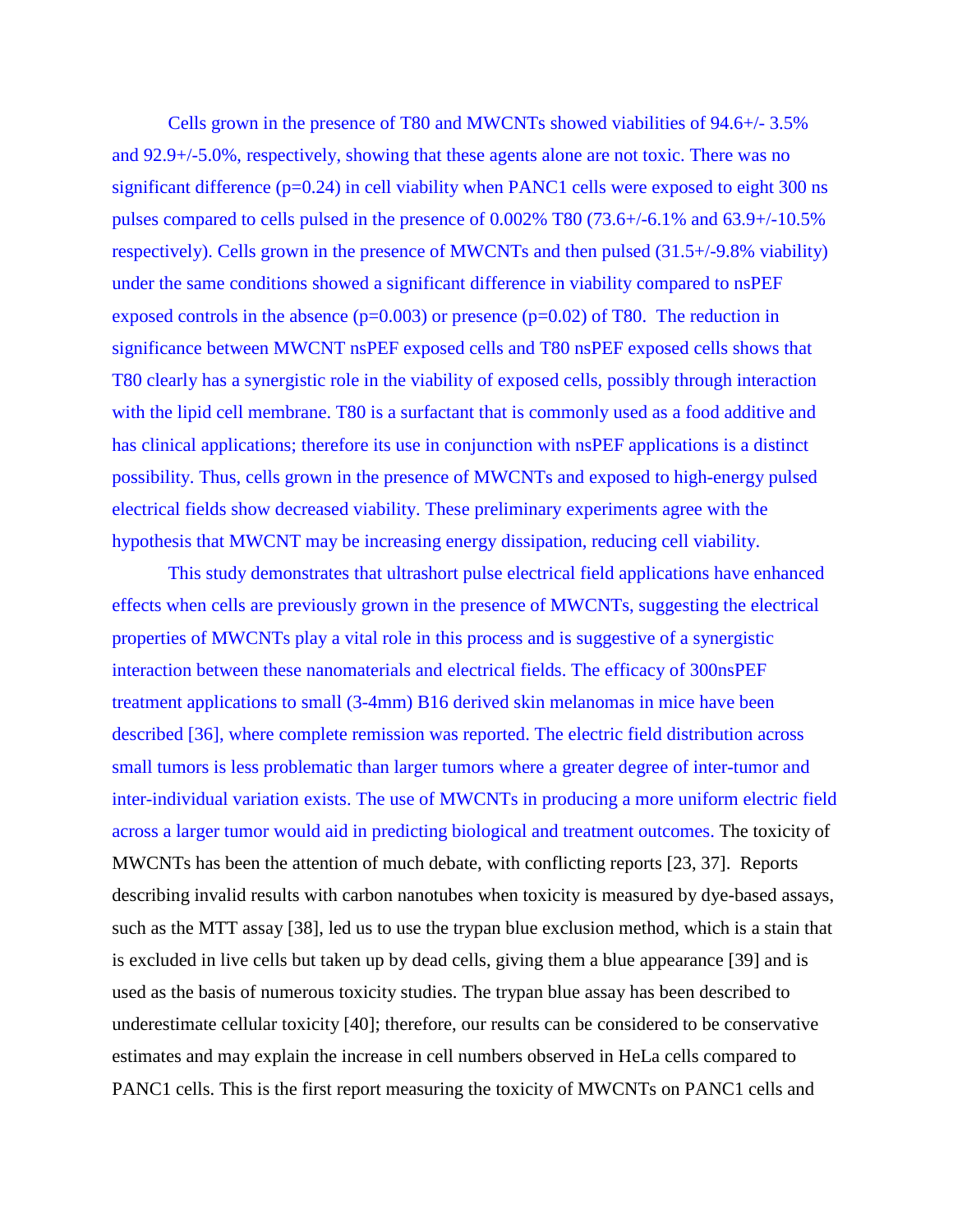shows that, although not statistically significant, there is a 40% reduction in population doubling in these cells, suggesting a slight toxic effect. Our results showing little toxicity in HeLa cells are in agreement with Yehia *et al* [41], although their results use single-walled CNTs rather than the MWCNTs described in our experiments. MWCNTs are considered to be less toxic than single-walled carbon nanotubes [42]. There are no reports on the toxicity of MWCNTs on B16 cells; however, the use of SWCNTs to carry small interfering RNA (siRNA) to modify dendritic cells and, thus, be able to reduce the growth of B16 melanoma cells through immunologic mechanisms have been described [43]. We have observed that the proportion of cells that have doubled when grown in the presence of MWCNTs appears to be cell-type specific; with the pancreatic cancer cell line PANC1 showing the greatest reduction compared to B16 and HeLa cells. Since the same MWCNTs preparation was used throughout the experiments, differences in MWCNTs preparations do not account for differences in the observed population doubling times. It is possible that the cell lines studied here each react differently to this type of MWCNTs, a concept that may be of importance in respect to use of MWCNTs in cancer treatment. Interestingly, pancreatic cancer has a poor prognosis, and very few successful and reliable treatments for this cancer type exist. We plan to perform experiments to confirm the localization of the MWCNTs in each cell type by atomic force microscopy with Raman spectroscopy. Applications of this technology *in vivo* will require the addition of functional groups to the MWCNTs to target specific cell types. The addition of functional groups has been described [44], however, functional groups are attached to the outer wall only which does not interfere with the electrical properties of the inner walls. We therefore expect that the electrical properties of functionalized MWCNTs will not be significantly diminished.

Our observations that PANC1 cells additionally are sensitive to ultrashort pulsed electrical fields, with a further 2.3-fold reduction in cell viability compared to pulsed control cells, is of considerable interest. A two-fold increase in apoptosis has been reported in PANC1 cells upon inhibition of selected kinases [45]. An increase in the induction of apoptosis as a cause of reduction in cell viability is a strong possibility and warrants further investigation. The same authors also report that chemotherapeutic agents are ineffective with pancreatic adenocarcinoma because this cancer is resistant to apoptosis induction. Targeting of pancreatic cancer cells with MWCNTs along with application of pulsed electrical fields may have potential as a future treatment modality. Successful treatment of a basal cell carcinoma has recently been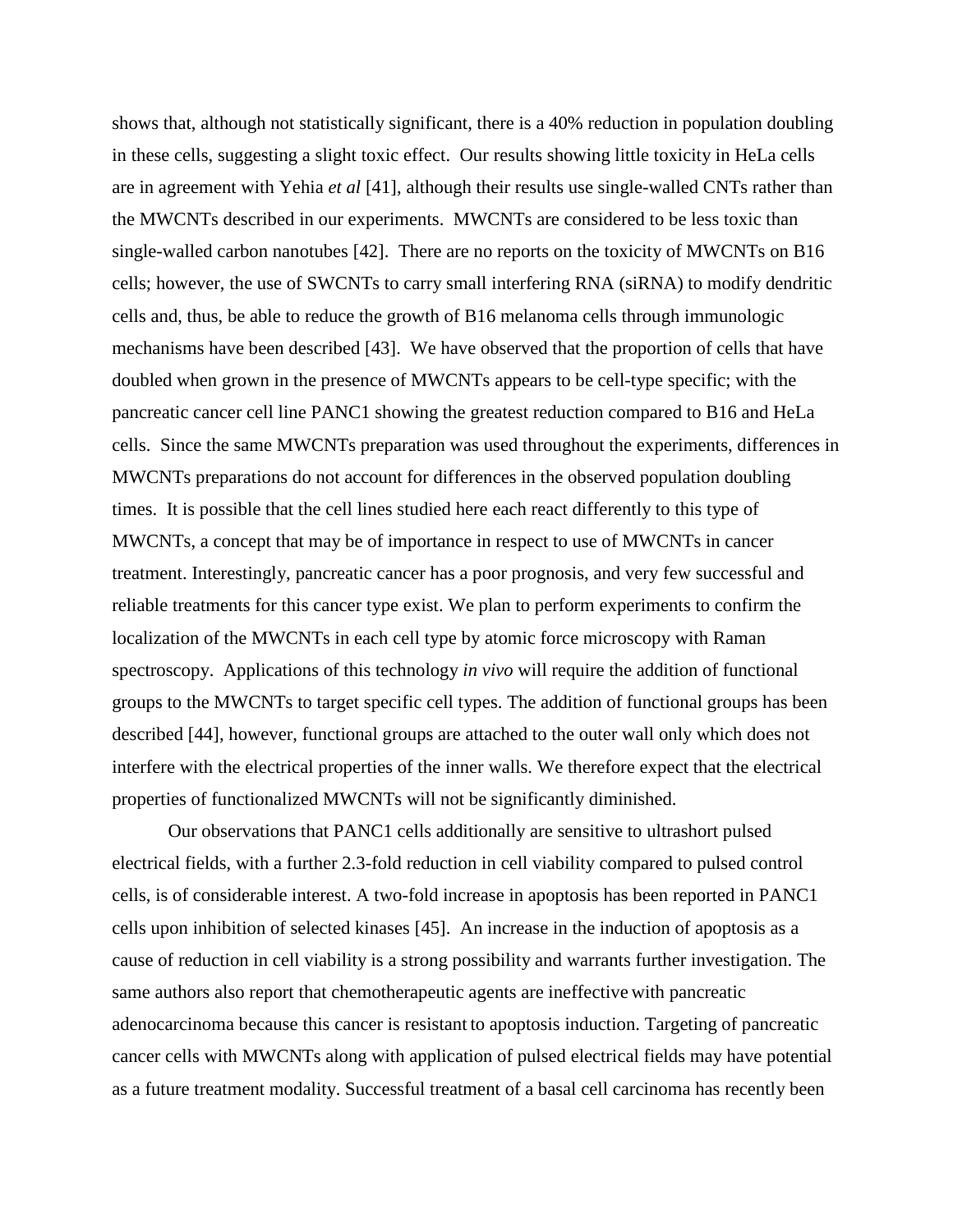reported using 12ns pulse electrical fields [46], and the use of pulse electrical fields in electrochemotherapy has undergone clinical trials [47]. This is the first report exploiting the electrical properties of MWCNTs in conjunction with pulse electrical fields to achieve increased cell death.

#### **4. Conclusions**

The fabrication of a pure sample of MWCNTs is described, and preliminary data have successfully demonstrated the feasibility of utilizing the electrical properties of carbon nanotubes with pulsed electrical field applications to achieve synergistic cell death. Pulsed electrical field applications are becoming increasingly common in cancer treatment, and the use of carbon nanotubes as a biomaterial to facilitate cell death is an important addition to this field. We plan to investigate improved electrical field distribution in solid tumors when using this biomaterial.

#### **Acknowledgements**

Drs. Elsayed-Ali and Osgood acknowledge National Science Foundation support from NIRT grant NSF-0507036. This work was partially funded by a grant from Old Dominion University Research Foundation, Norfolk, VA, and from the Breeden Adams Foundation, Norfolk, VA.

#### **References**

- [1] Iijima S 1991 *Nature* 354 56-8
- [2] Dai H, Hafner J H, Rinzler A G, Colbert D J and Smalley R E, 1996 *Nature* 384 147-50
- [3] Choi W B, Chung D S, Kang J H, Kim H Y, Jin Y W, Han I T, Lee Y H, Jung J E, Lee N S, Park G S and Kim J M 1999 *Appl. Phys. Lett.* 75 3129-31
- [4] Liu C, Fan Y Y, Liu M , Cong H T, Cheng H M and Dresselhaus M S 1999 *Science* 286 1127-29
- [5] de Pablo P J, Graugnard E, Walsh B, Andres R P, Datta S and Reifenberger R 1999 *Appl. Phy.s Lett.* 74 323-5
- [6] Wei Y Y and Gyula E, 2000 *Appl. Phys. Lett.* 76 3759-61
- [7] Abdel-Fattah T M, Siochi E and Crooks R 2006 *Fullerenes Nanotubes Carbon Nanostruct.* 14 585-94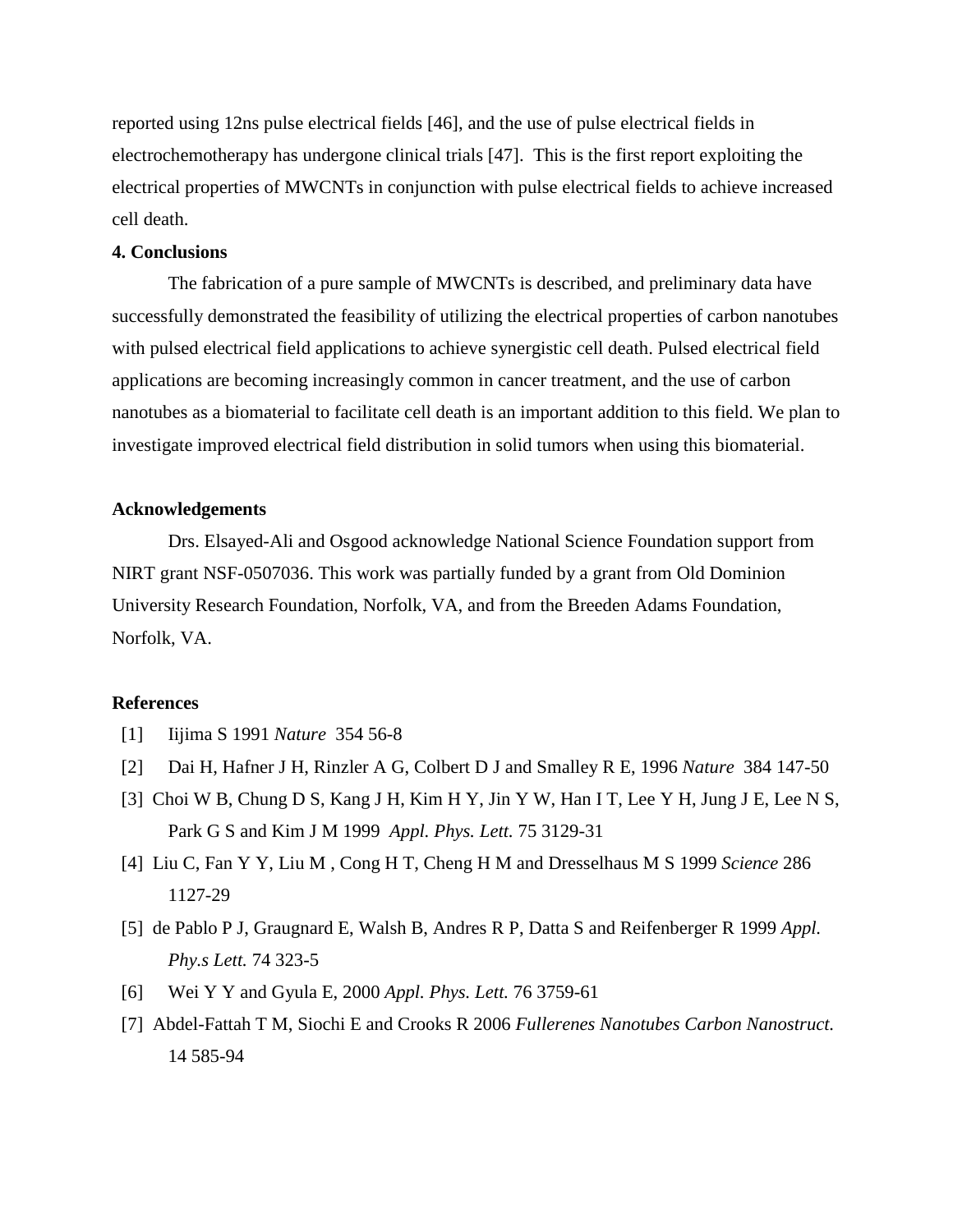- [8] MacDonald R A, Laurenzi B F, Viswanathan G, Ajayan P M and Stegemann J P 2005 *J. Biomed. Mater. Res. Pt. A* 74A 489–96
- [9] Rege K, Raravikar N R, Kim D Y, Schadler L S, Ajayan P M and J.S. Dordick J S 2003 *Nano. Lett.* 3 829–32
- [10] Kostarelos K, Lacerda L, Partidos C D, Prato M, and Blanco A 2005 *J. Drug. Deliv. Sci. Technol.* 15 41–7
- [11] Singh R, Pantarotto D, McCarthy D, Chaloin O, Hoebeke J, Partidos C D, Briand J P, Prato M, Bianco A and Kostarelos K 2005 *J. Am. Chem. Soc.* 127 4388–96
- [12] S. Kang, M. Herzberg, D.F. Rodrigues and M. Elimelech *Langmuir* 2008 24 6409-13
- [13] Heller L C, Ugen K and Heller R 2005 *Expert Opin. Drug. Deliv.* 2 255-68
- [14] Schoenbach K H, Beebe S J and Buescher E S 2001 *J Bioelectromagnetics* 22 440-48
- [15] Beebe S J, Fox P M, Rec L J, Somers K, Stark R H and Schoenbach K H 2002 *IEEE Trans. Plasma Sci.* 30 286-92
- [16] Beebe S J, Fox P M, Rec L J, Willis L K and Schoenbach K H 2003 *FASEB J* 17 1493
- [17] Buescher E S and Schoenbach K H 2003 *IEEE Trans. Dielectr. Electr. Insul.* 10 788-94
- [18] White J A, Blackmore P F, Schoenbach K H and Beebe S J 2004 *J. Biol. Chem.* 279 22964- 72
- [19] Vernier P T, Sun Y, Marcu L, Salemi S, Craft C M and Gunderson M A 2003 *BBRC* 310 286-95
- [20] Stacey M, Stickly J, Fox P, Statler V, Schoenbach K, Beebe S and Buescher S 2003 *Mutation Research* 542 65-75
- [21] Hair P S, Schoenbach K H and Buescher E S 2003 *J. Bioelectrochemistry* 61 65-72
- [22] Jodin L, Dupuis A, Rouviere E and Reiss P 2006 *J. Phys. Chem.* B 110 7328-33
- [23] Wick P, Manser P, Limbach L K, Dettlaff-Weglikowska U, Krumeich F, Roth S, Stark W J and Bruinink A 2007 *Toxicol. Lett.* 168 121-31.
- [24] [Yehia H N, Draper R K, Mikoryak C, Walker E K, Bajaj P, Musselman I H, Daigrepont M](http://www.ncbi.nlm.nih.gov/pubmed/17956629?ordinalpos=2&itool=EntrezSystem2.PEntrez.Pubmed.Pubmed_ResultsPanel.Pubmed_DefaultReportPanel.Pubmed_RVDocSum)  [C, Dieckmann G R and Pantano P 2007,](http://www.ncbi.nlm.nih.gov/pubmed/17956629?ordinalpos=2&itool=EntrezSystem2.PEntrez.Pubmed.Pubmed_ResultsPanel.Pubmed_DefaultReportPanel.Pubmed_RVDocSum) *J Nanobiotechnol.* 23 5-8
- [25] Schoenbach K, Hargrave B, Joshi R, Kolb J, Nuccitelli R, Osgood C, Pakhomov A, Stacey M, Swanson J, White J, Xiao S, Zhang J, Beebe S, Blackmore R and Buescher S 2007 *IEEE Trans. Dielectr. Electr. Insul.* 14 1088-1108
- [26] Avetik R. Harutyunyan, Bhabendra K. Pradhan, Jiping Chang, Gugang Chen, and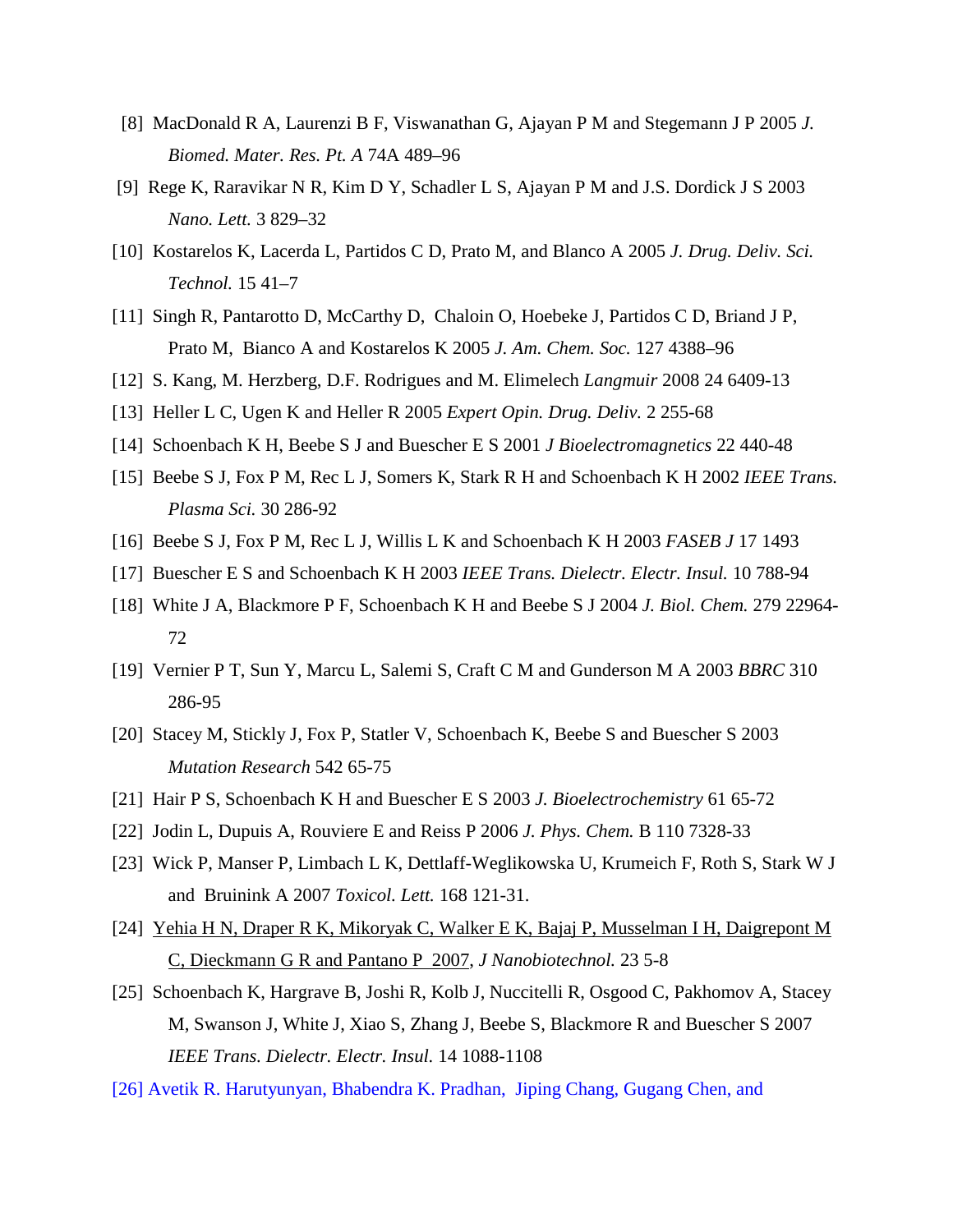- Peter C. Eklund, *J. Phys. Chem. B* 2002**,** *106,* 8671-8675.
- [27] Cheol-Min Yang, Hirofumi Kanoh, Katsumi Kaneko, Masako Yudasaka, and
- Sumio Iijima, *J. Phys. Chem. B* 2002**,** *106,* 8994-8999.
- [28] Brian J. Landi,Cory D. Cress, Chris M. Evans, and Ryne P. Raffaelle, *Chem. Mater.* 2005**,**  *17,* 6819-6834.
- [29] Li Wei, Bo Wang, Qiang Wang, Lain-Jong Li, Yanhui Yang, and Yuan Chen, *J. Phys. Chem. C* 2008**,** *112,* 17567–17575
- [30] Gajdová M, Jakubovsky J, Války J. 1993. *Food Chem. Toxicol.* 31(3):183-90
- [31] MacDonald RA, Voge CM, Kariolis M, Stegemann JP (2008). *Acta Biomaterialia,*
- doi:10.1016/j.actbio.2008.07.005
- [32] Guo Z, Wood JA, Huszarik KL, Yan X, Docoslis A (2007). *J. Nanosci. Nanotechnology.*  7(12); 4322-4332
- [33] Miklavcic D, Beravs K, Semrov D, Cemazar M, Demsar F, Sersa G. (1998). *Biophysical J.*  74; 2152-2158
- [34] Miklavcic D, Corovic S, Pucihar G, Pavselj N. (2006). *European J. Cancer* (supplement). 4; 45-51
- [35] Dekker C. (1999). *Physics Today*.May. 22-28
- [36] Nuccitelli R, Chen X, Pakhomov AG, Baldwin WH, Sheikh S, Pomicter JL, Ren W, Osgood
- C, Swanson RJ, Kolb JF, Beebe SJ, Schoenbach KH. (2009) *Int J Cancer*. 15;125(2):438-45
- [37] Monteiro-Riviere N A and Inman A O 2006 *Carbon* 44 1070-8
- [38] Monteiro-Riviere N A, Inman A O and Zhang L W 2008 *Toxicol. Appl. Pharmacol. ePub.*2008
- [39] Strober W 2001 *Current Protocols in Immunology* May Appendix 3
- [40] Fellows M D and O'Donovan M R 2007 *Mutagenesis* 22 275-80
- [41] Yehia H N, Draper R K, Mikoryak C, Walker E K, Bajaj P, Musselman I H, Daigrepont M C, Dieckmann G R and Pantano P 2007 *J. Nanobiotechnol.* 5:8doi:10.1186/1477-3155- 5-8
- [42] Jia G, Wang H, Yan L, Wang X, Pei R, Yan T, Zhao Y and Guo X 2005 *Environ. Sci. Technol.* 39 1378-83
- [43] Yang R, Yang X, Zhang Z, Zhang Y, Wang S, Cai Z, Jia Y, Ma Y, Zheng C, Lu Y, Roden R and Chen Y 2006 *Gene Ther.* 13 1714-23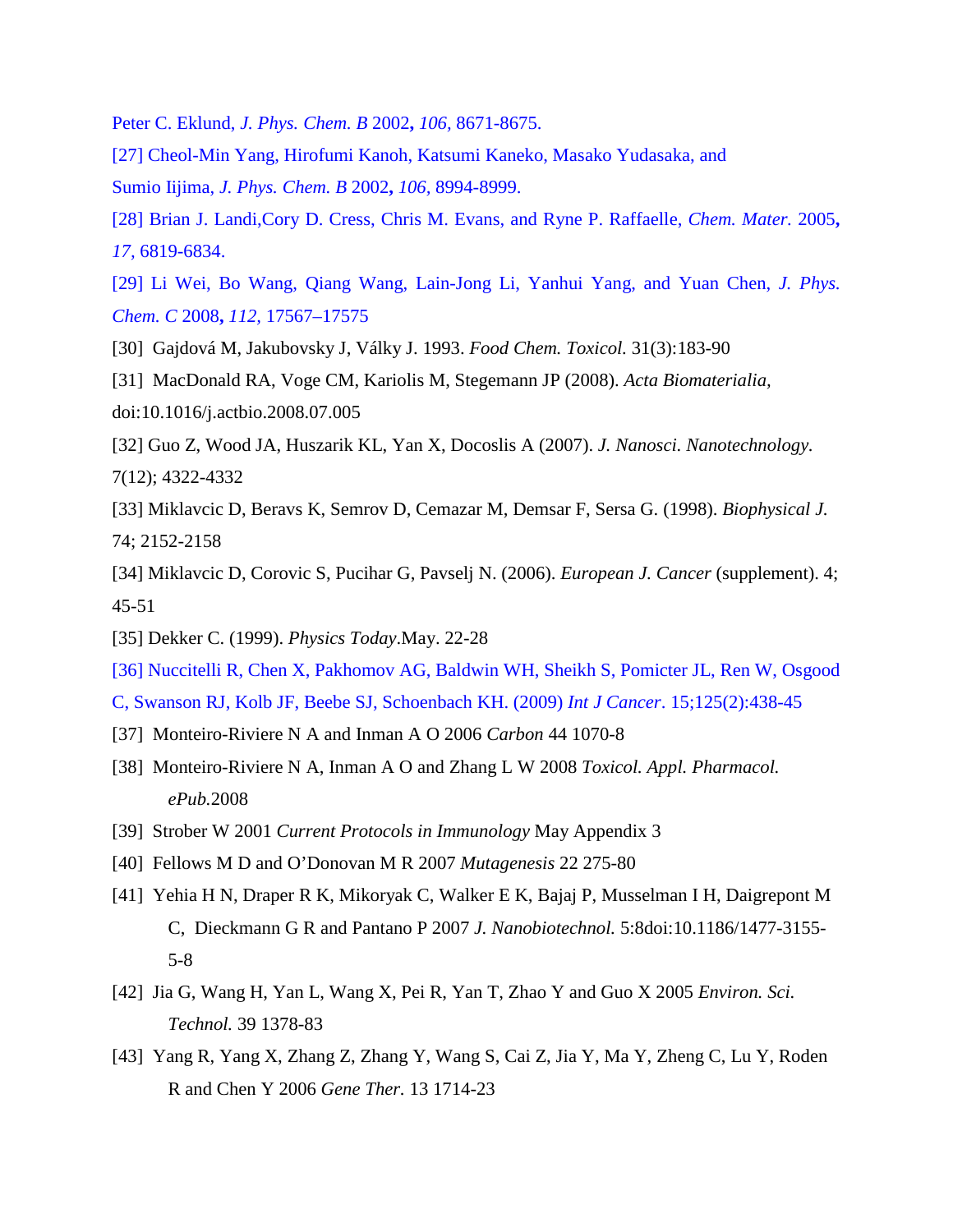- [44] L Yu, C M Li, Q Zhou, Y Gan and Q L Bao 2007 *Nanotechnology* 18 115614. doi: 10.1088/0957-4484/18/11/115614
- [45] Giroux V, Iovanna J and Dagorn J C 2006 *FASEB J* 20 1982-91
- [46] Garon E, Sawcer D, Vernier T, Tang T, Sun Y, Marcu M, Gunderson M and Koeffler P 2007 *Int. J. Cancer* 121 675-82
- [47] Heller R, Jaroszeski M J, Glass L F, Messina J L, Rapaport D P, DeConti R C, Fenske N A, Gilbert R A, Mir L M and Reintgen D S 1996 *Cancer* **77** 964-71